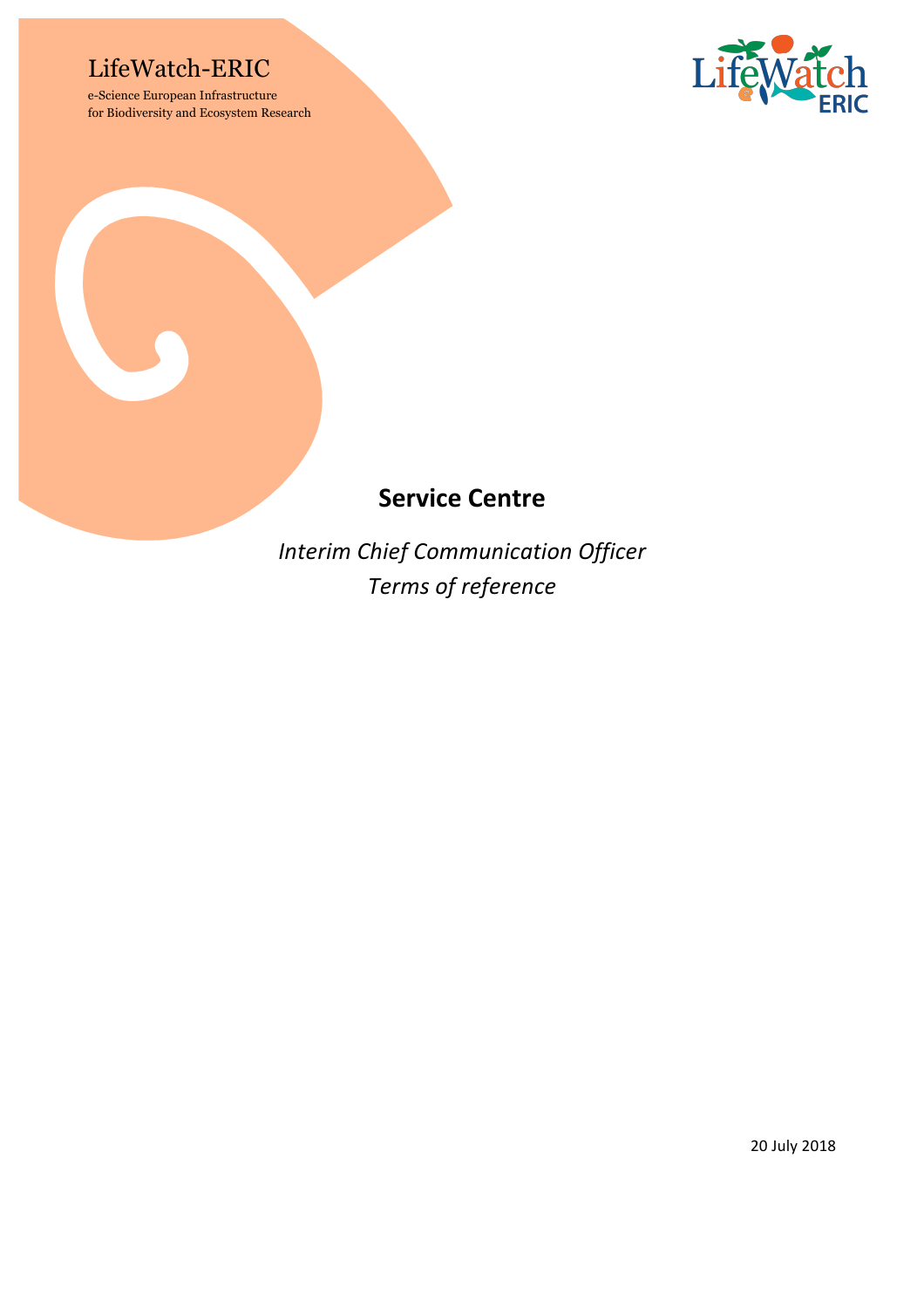# LifeWatch-ERIC e-Science European Infrastructure

for Biodiversity and Ecosystem Research



## **Job description**

JOB TITLE: Interim Chief Communication Officer LOCATION: LifeWatch-ERIC Service Centre premises in Lecce (Italy) Position: Full-time, four-month term

### **Main accountabilities**

- I. She/he will directly report to the Chief Executive Officer and to the Service Centre Director for the communication activities of LifeWatch ERIC.
- II. She/he will be in charge of the LifeWatch ERIC Communication Office, ensuring the coordination and management of its daily work and activities at the European level, coordinating with the Common Facilities and national nodes' scientific communication officers
- III. She/he shall be committed to promote the LifeWatch-ERIC brand, products/services and VREs
- IV. She/he will be responsible of co-designing the scientific communication strategy of the infrastructure, and its implementation, including the definition of the editorial line of websites, social media and newsletters, coordination of multi media content production for website, social media, dissemination materials and support training content production
- V. She/he will be responsible for the organisation of scientific events and coordination of LifeWatch ERIC participation to exhibitions and major conferences, and relations with scientific media and specialised press

#### **The ideal candidate should meet the following requirements**

- Have a higher university degree or equivalent qualifications in Communication Sciences, Journalism, Marketing and Public Relations.
- At least 10 years of accredited professional experience as communication officer at the European level in research infrastructures, universities, agencies, European institutions and international organisations
- At least 5 years of accredited professional experience in communication of science, in particular in the area of biodiversity and ecosystem research and bioinformatics, as responsible for the design and implementation of communication and dissemination activities for research infrastructures facilities, universities, projects